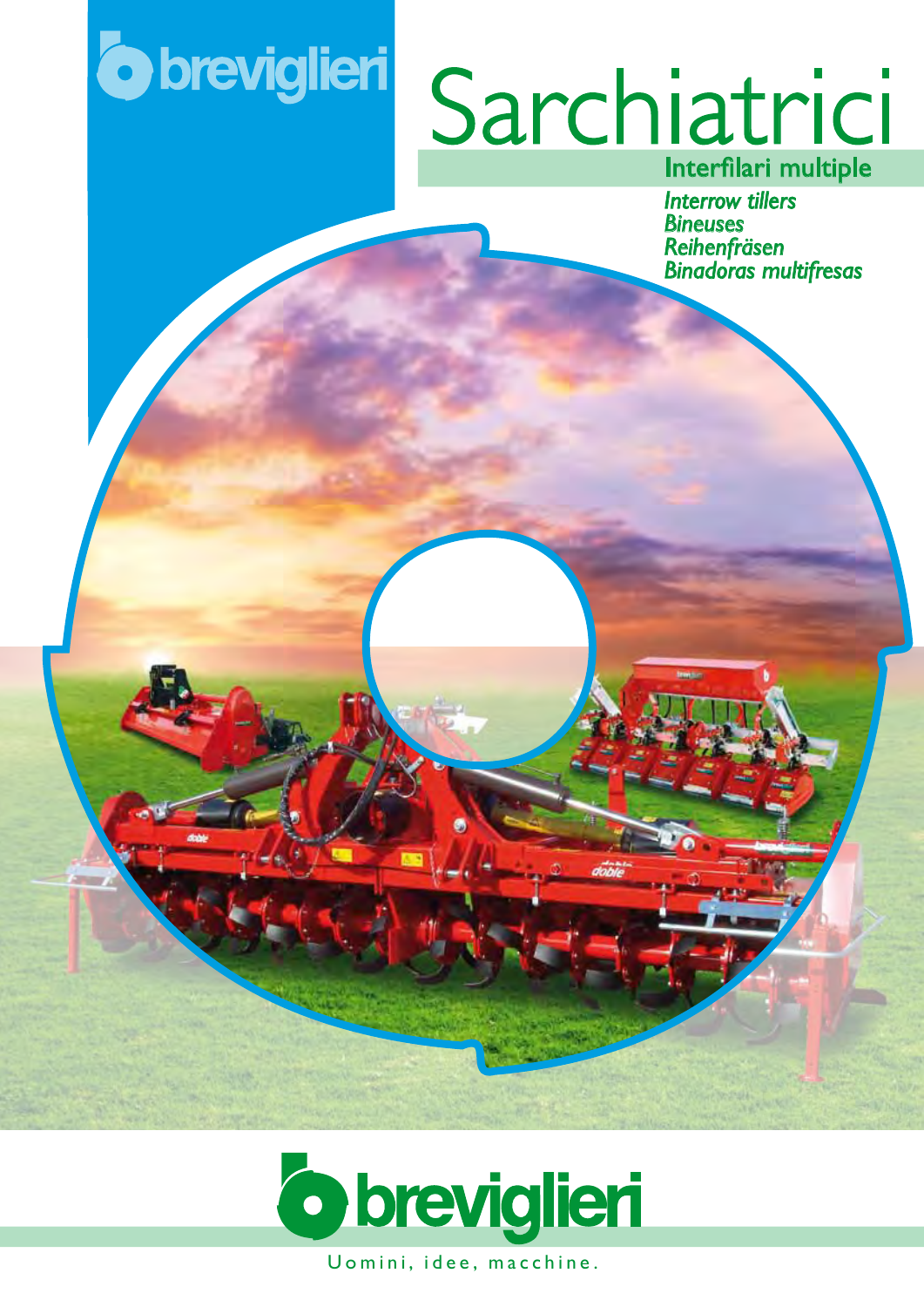

### **interfilari multiple** REIHENFRÄSEN / BINADORAS / BINEUSES MULTIFRAISES



Colture <sup>G</sup>Crops GCultures OAckerbauen GCultivos

| MOD.                  | HP-CV-PS  | æ          |                   | KG  |
|-----------------------|-----------|------------|-------------------|-----|
|                       | <b>HP</b> | <b>RPM</b> | $Cm$ .            | Kg. |
| M21-2165              | $15 - 30$ | 540        | A:165 / B:165     | 110 |
| M21-2 230             | $20 - 35$ | 540        | A: 230 / B: 230   | 116 |
| M21-2 280             | 25-40     | 540        | A: 280 / B: 280   | 130 |
| M21-2330              | $30 - 40$ | 540        | A: 330 / B: 330   | 140 |
| M <sub>2</sub> 1-2440 | $35 - 40$ | 540        | A: 440 / B: 440   | 150 |
| M21-2310              | $30-40$   | 540        | A: 310 / B: 254 * | 165 |

\* Pieghevole meccanica 
mechanisch klappbar 
mechanisch klappbar 
mechanisch klappbar 
mechanisch klappbar 
mechanisch klappbar 
mechanisch klappbar 
mechanisch klappbar 
mechanisch klappbar 
mechanisch klappbar 
mechanisc

| MOD.     | HP-CV-PS  | C          |                   | KG  |
|----------|-----------|------------|-------------------|-----|
|          | <b>HP</b> | <b>RPM</b> | $Cm$ .            | Kg. |
| MG-4 220 | 40-50     | 540        | A:220 / B: 220    | 250 |
| MG-4 280 | 45-60     | 540        | A: 280 / B: 280   | 280 |
| MG-4 360 | 50-70     | 540        | A: 360 / B: 360   | 330 |
| MG-4 440 | 60-80     | 540        | A: 440 / B: 440   | 380 |
| MG-4310  | 50-70     | 540        | A: 310 / B: 254 * | 310 |

**Example 3 For Allefons Corpo assolcatore Example 2 Corps butteur Corps butteur G** Gorps butteur  *Häufelkorper Aporcadora completa*

| Soia I<br>$e/$ Soja<br>$45 - 50$                             | Mais / Maiz<br><b>Exercise of Section AS-50</b><br><b>CM. 65-70 cm. 45-50</b> Zuckeübe / Remolacha | Carcioro<br>Artischocke / Alcachofa<br>cm. 75-90<br>cm. 65-70                                   | Soia / Soya<br>Soja / Soja<br>Bohone / Soja<br>cm. 45-50 | cm. 65-70 cm. 45-50                                                                                          | Barbabietola<br>Betterave a sucre                      | Sonnenblumen / Girasol<br>cm. 65-70<br>$\sim$ | cm. 45-50                                  |                                                                     |                                                               |                                      |                                       |                          |
|--------------------------------------------------------------|----------------------------------------------------------------------------------------------------|-------------------------------------------------------------------------------------------------|----------------------------------------------------------|--------------------------------------------------------------------------------------------------------------|--------------------------------------------------------|-----------------------------------------------|--------------------------------------------|---------------------------------------------------------------------|---------------------------------------------------------------|--------------------------------------|---------------------------------------|--------------------------|
| Pomodoro / Tomato<br>Tomate / Tomate<br>Tomates<br>cm. 75-90 | Patata /Potato<br>Pomme de terre<br>Kartoffel / Patatas<br>cm. 75-80                               | Tabacco / Tobacco<br>Tabac / Tabakpflanze<br>Coton / Baumw<br>Algodón<br>cm. 75-80<br>cm. 65-70 | cm. 65-70                                                | Patata /Potato<br>Pomme de terre<br>Kartoffel / Patatas<br>Pomodoro / Tomato<br>Tomate / Tomate<br>cm. 65-70 | Tabacco / Tobacco<br>Tabac / Tabakpflanze<br>cm. 65-70 | Coton / Baumwu.<br>121.78<br>cm. 65-70        | Strawberry<br>Fraise / Fresas<br>cm. 55-60 | Sugarbeet<br>Betterave á sucre<br>Zuckeübe / Remolacha<br>cm. 45-50 | Carota / Carrot<br>Carote / Karrote<br>Zanahoria<br>cm. 25-30 | Haricot vert / Frijoles<br>cm. 30-35 | Salade / Salat / Lechuga<br>cm. 25-30 | Pomme de te<br>cm. 45-50 |

| Soia / Sova<br>Soia / Soia<br><b>Bohone</b> / Soia<br>cm. 45-50                        | <b>Barbabietola</b><br>Corn / Mais<br>Sugarbeet<br>Mais / Maiz<br>Betterave à sucre<br>cm. 65-70<br>cm. 45-50 | Girasole<br>Sun flower / Tournesal<br>Sonnenblumen / Girasol<br>Zuckeübe / Remolacha<br>cm. 65-70 | Carciofo<br>Artichoke / Artichut<br>Artischocke / Alcachofa<br>cm. 75-90 | Soia / Sova<br>Soia / Soia<br><b>Bohone / Soia</b><br>cm. 45-50     | Mais<br>Corn / Mais<br>Mais / Maiz<br>cm. 45-50<br>cm. 65-70       |
|----------------------------------------------------------------------------------------|---------------------------------------------------------------------------------------------------------------|---------------------------------------------------------------------------------------------------|--------------------------------------------------------------------------|---------------------------------------------------------------------|--------------------------------------------------------------------|
| Pomodoro / Tomato<br>Tomate / Tomate<br><b>START OF</b><br><b>Iomates</b><br>cm. 75-90 | Patata /Potato<br>Pomme de terre<br>Kartoffel / Patatas<br>cm. 75-80                                          | Tabacco / Tobacco<br>Tabac / Tabakoflanze<br>lobaco<br>cm. 75-80                                  | Cotone / Cotton<br>Coton / Baumwoll<br>Algodón<br>cm. 65-70              | Pomodoro / Tomato<br>Tomate / Tomate<br><b>Iomates</b><br>cm. 65-70 | Patata /Potato<br>Pomme de terre<br>Kartoffel / Patat<br>cm. 65-70 |



brevittimi







Spandiconcime*Fertilizer Fertiliseur Düngerstreuer Esparcidor d'abono* D E D E

| <b>Barbabietola</b>            | Carota / Carrot   |
|--------------------------------|-------------------|
| Sugarbeet<br>Betterave á sucre | Carote / Karroten |
| Zuckeübe / Remolacha           | Zanahoria         |
| cm. 45-50                      | cm. 25-30         |
|                                |                   |





| MOD.             | HP-CV-PS  |            |                 | KG  |
|------------------|-----------|------------|-----------------|-----|
|                  | HP        | <b>RPM</b> | Cm.             | Kg. |
| MBE-3 165        | $30 - 50$ | 540        | A:165 / B:165   | 160 |
| MBE-3 230        | 35-50     | 540        | A: 230 / B: 230 | 179 |
| <b>MBE-3 280</b> | $40 - 60$ | 540        | A: 280 / B: 280 | 199 |
| <b>MBE-3 330</b> | 50-70     | 540        | A: 330 / B: 330 | 219 |
| <b>MBE-3 440</b> | 60-80     | 540        | A: 440 / B: 440 | 288 |
| <b>MBE-3 310</b> | 50-70     | 540        | A: 310 / B: 254 | 250 |
| <b>MBE-3 440</b> | 60-80     | 540        | A: 440 / B: 346 | 325 |